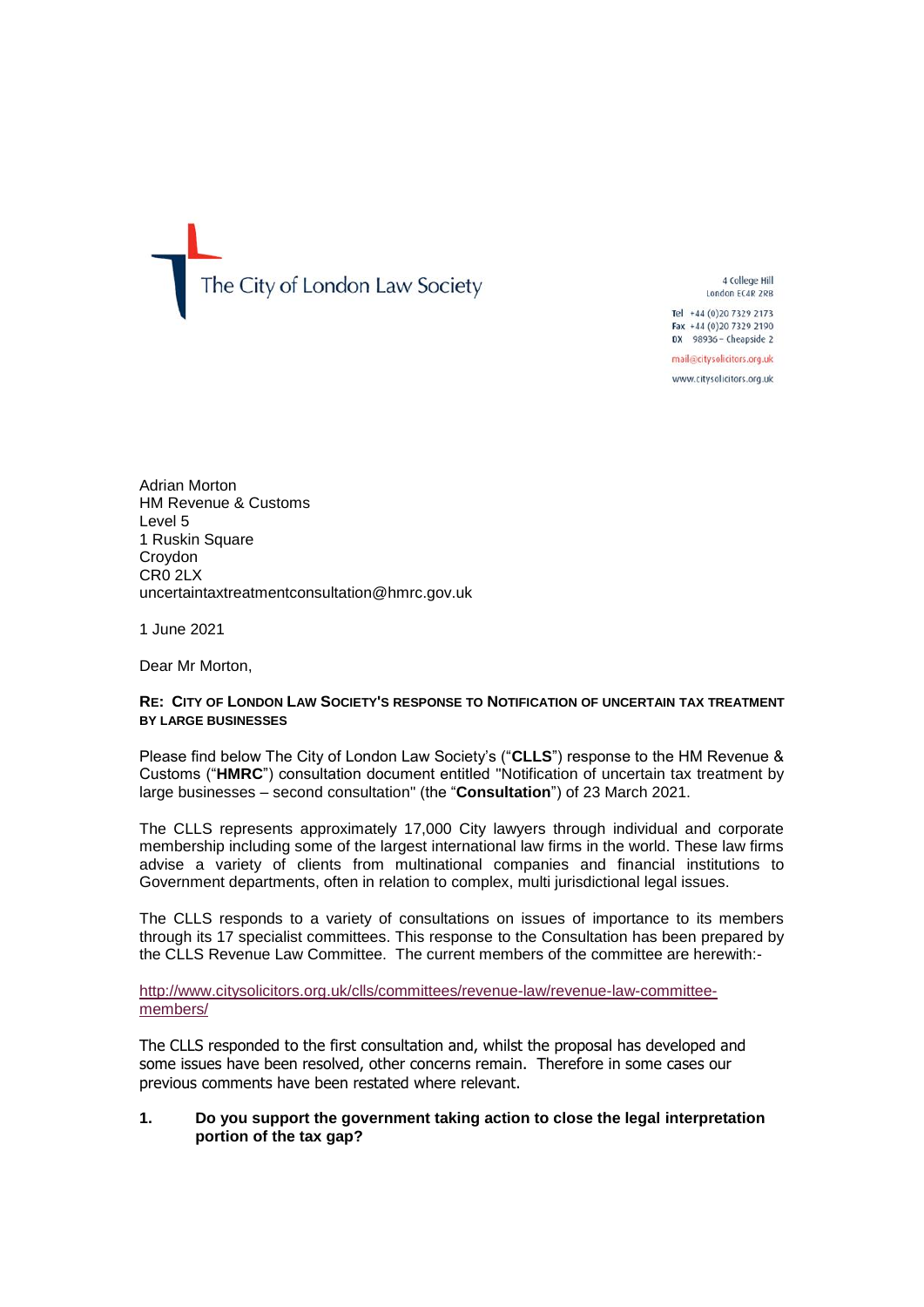Per our responses to the previous consultation, we do not think it is proportionate to introduce any additional reporting obligations. As per our response to the prior consultation, the 'legal interpretation' part of the 'tax gap' necessarily involves situations where the taxpayer reports on a basis that is too favourable as a matter of law, but it is not clear that a reporting obligation of this kind would be necessary or proportionate to deal with this issue:

- a) If the taxpayer has filed on a basis that is legally correct, then there is in no sense a 'gap' here, even if HMRC might disagree with the taxpayer's view.
- b) There would be a legitimate concern for circumstances where the taxpayer is not right, but where the point does not surface in a way that enables HMRC to test and prove its view. However, in our view the existing legal framework of tax compliance already adequately incentivises taxpayers not to take overly aggressive positions in their returns.

Additionally, HMRC's estimates show that this measure raises very little additional tax revenue. In particular the revenue raised represents only a tiny fraction of the 'legal interpretation' part of the tax gap it is intended to address. We would therefore question whether it is proportionate to impose this significant additional compliance burden on large business. Therefore, in our responses, we have suggested ways that this measure can be focused on triggers that will be easy for large business to apply without material additional burden.

## **2. If you do not agree with the government's proposed course of action, what alternatives do you suggest to address the problem?**

We consider that HMRC's existing policies and powers to investigate large business taxpayers, combined with the cooperative relationships that many large businesses have with HMRC, and penalties and interest which make it important to adopt careful and correct treatments, ought to be sufficient to ensure that any such 'legal interpretation' gap is minimal.

If the government intend to proceed with a measure of this kind, the rules must be simple for business to apply, without creating additional layers of complex analysis and judgment – especially in order to be proportionate with the small amount of revenue to be raised here. Focusing the measure on the first three triggers (a) to (c) would be the most sensible approach. In our view these measures are the most straightforward to apply, whilst also being reasonably focused on the intended target of areas where a legal interpretation 'tax gap' may exist.

# **3. Is there an objective alternative to using BRR+ ratings that could exempt lowrisk businesses?**

No comment.

# **4. Should there be other specific exemptions from the notification requirement?**

### *Transfer Pricing*

As HMRC notes in paragraph 2.31 of the Consultation Document, an obligation to report transfer pricing cases would create a substantial compliance burden, and we welcome the suggestion that there would be exceptions for reporting transfer pricing cases.

It is suggested that this exemption from transfer pricing should be in respect of specific triggers. However, it seems appropriate to us that it should be exempt from all triggers. The difficulties with reporting transfer pricing positions apply equally in all cases.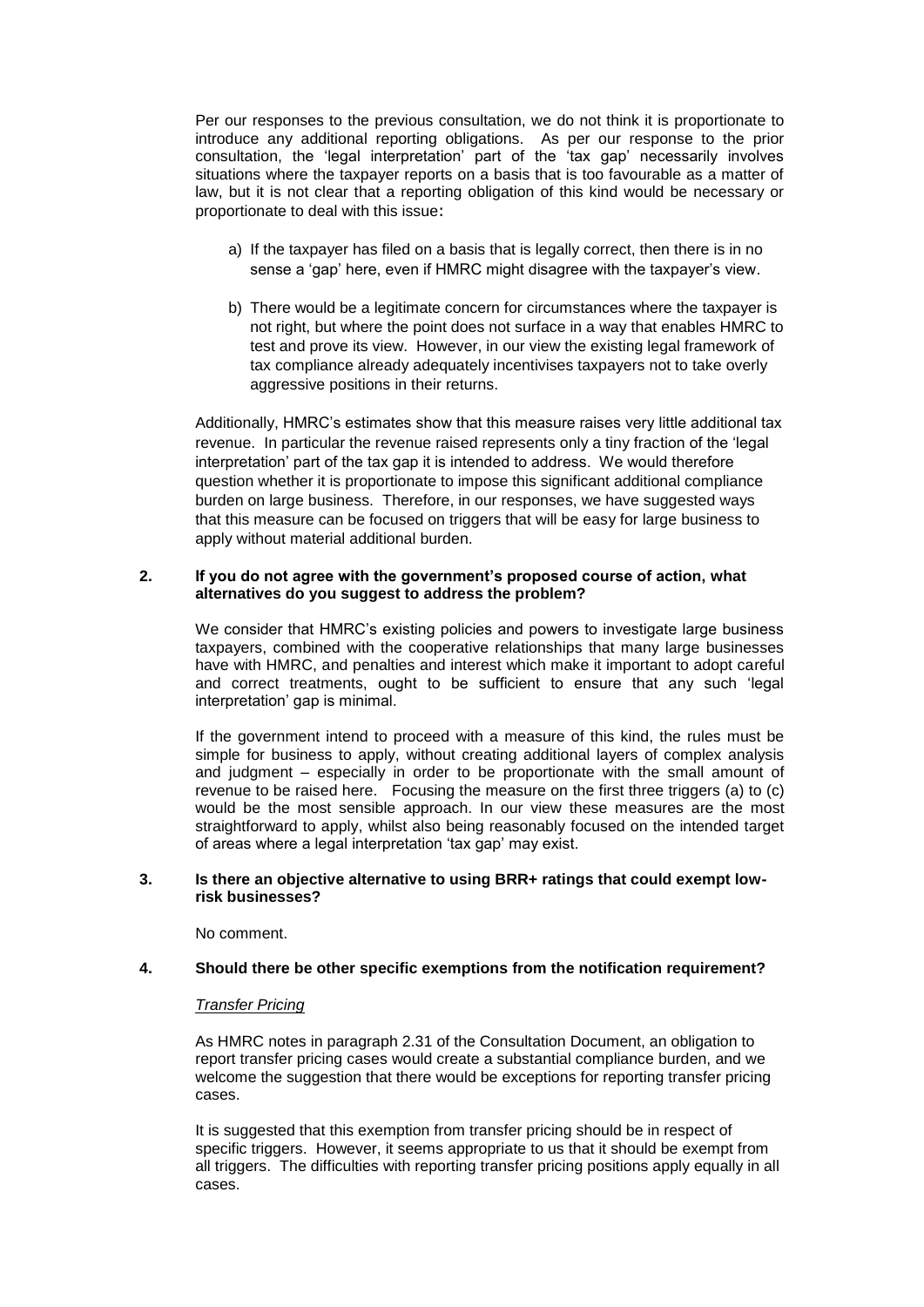### *Prior discussions with HMRC*

We welcome the recognition at paragraphs 2.7 and 2.15 of the Consultation Document that if businesses are already discussing any uncertainties with HMRC, they will not be required to notify again under this regime. This is an important means of ensuring this measure is proportionate.

The caveat that this specific exemption would not apply where "the business treats the transaction contrary to HMRC's recommendation" should be clarified. This should only apply where HMRC gives a clear written indication of its views about the applicable treatment. (See also our comments on proposed trigger (b) below.)

We note that at paragraph 2.27 it is noted that "HMRC will expect the same level of detail in these discussions as will be required if a notification was made (refer section 5)." We think that most discussions with CCMs on these issues will be open and large taxpayers are generally forthcoming on whatever information CCMs reasonably ask for. We therefore would recommend against being too formalistic in what exactly must have been discussed with CCMs in order to benefit from this exception. For instance, if the CCM has not asked for an estimate of the tax at stake but has been made aware of the technical query, this should not impede relying on this exception to reporting. As a further example, where a potential transaction has been discussed in advance under the Code of Practice on Taxation for Banks, certain details such as the transaction date or the amounts of tax in issue based on pricing and commercial terms of the transaction would not necessarily be available (given the nature of pretransaction discussion). In such cases, further reporting of the transaction details should not be required.

#### *Legal privilege*

No reporting should be required in circumstances where to do so would disclose the content of legally privileged advice.

### **5. Do you think that the triggers are sufficiently objective?**

**Trigger (a).** In principle, trigger (a) seems appropriate; however, if it is to be appropriately objective, it needs to be significantly clarified as to exactly when HMRC has a "known position".

This trigger does put more onus on taxpayers to be aware of HMRC's guidance, but in our experience large business taxpayers will routinely check HMRC's guidance anyway. It also means that it is important for HMRC to keep guidance up to date and in line with positions it is taking in practice (see (i) below for a related recommendation in this regard).

In terms of clarifying this trigger, we make the following recommendations:

(i) The "known position" of HMRC should be one that is fairly settled and established. The Consultation at paragraph 3.9 proceeds on the basis that HMRC's published guidance can be taken to represent HMRC's "known position" – but that is not always the case: a taxpayer should not be required to notify taking a position contrary to published guidance, if in fact it is known that HMRC does not follow the relevant guidance in practice. In addition, commentators have noted that (for example) HMRC's views on the VAT treatment of contractual compensation payments have undergone considerable changes recently. It does not seem fair to require a notification from taxpayers in situations where HMRC's view has been subject to recent change. It would be particularly unfair for taxpayers to need to report retrospectively on a transaction if HMRC subsequently publishes guidance with a change of view, since taxpayers will not routinely monitor HMRC's guidance for changes after implementing a transaction.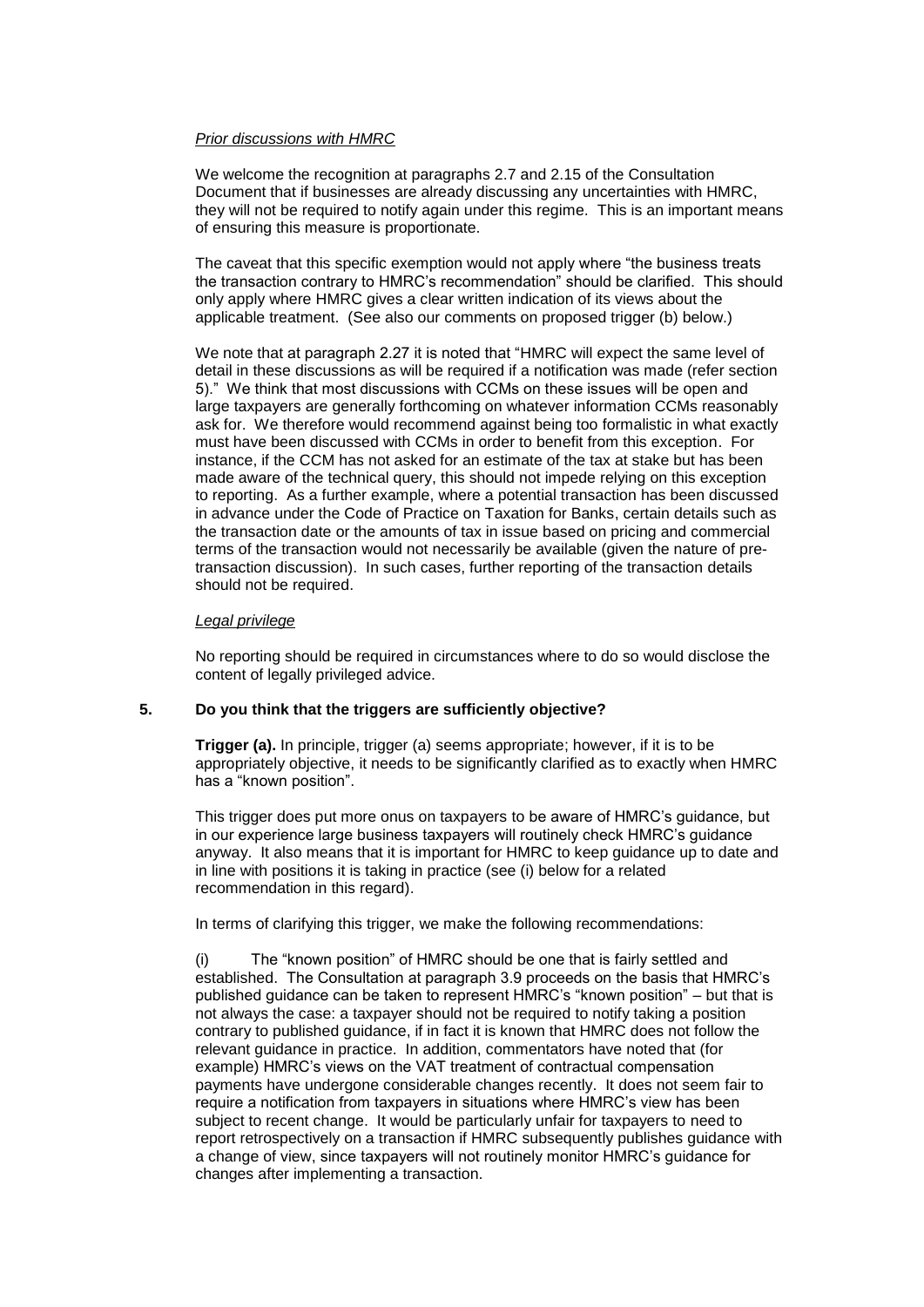The Consultation at paragraph 3.9 indicates that HMRC's known position would include "HMRC's view, as established in dealings between the business and HMRC". We would suggest that this should be confined to situations where HMRC has reached a settled view with the taxpayer on a particular matter; and ideally, HMRC should be required to identify when it has reached a firm view for this purpose. This is because it is quite common in our experience for HMRC to develop its views during the course of engagement with taxpayers. One yardstick might be to identify HMRC views that have been reflected in a closure notice.

(iii) The "known position" of HMRC should only be taken as present for treatments which are clearly applicable to the taxpayer's facts. We would suggest that the "reasonable apportionment" treatments described in the guidance at EIM12965 (referred to in paragraph 3.12 of the Consultation) are unlikely to fall into this category, since the question described in that guidance is one that is highly dependent on the facts and circumstances of the compensation payment to the employee.

(iv) We would query whether it is appropriate for taxpayers to be required to survey HMRC's known views based on court decisions, as is suggested by paragraph 3.30 of the Consultation. If something has been decided by a court as ratio decidendi, then this is simply part of the law, and it is not clear to us how this could be a view expressed by HMRC on an uncertain treatment. If HMRC are instead suggesting that taxpayers must review all positions taken in the reported arguments of counsel for HMRC, whether or not featured in the decision of the court, then this seems disproportionately onerous. Similarly, HMRC's views expressed in argument in ongoing litigation should not be a source of HMRC's known view.

**Trigger (b).** Trigger (b) may be difficult to apply if it is not clear when a taxpayer belongs to a particular industry or is a new entrant to a particular business line and not yet engaged with relevant industry body, or is engaged with one industry body but not others. Moreover, publications by industry bodies frequently cover a range of topics including tax alongside other non-tax topics. It would be unduly burdensome to require taxpayers to search for any mention of standard tax treatments among such publications. Therefore, it would be preferable to confine this to treatments in HMRC's published guidance, in which case this trigger may be superfluous to trigger (a) and could be removed.

If it is proposed to include a version of trigger (b) that includes the published materials of industry bodies, it would be simpler to apply if published materials from industry bodies were relevant only where the taxpayer was a current member of that industry body. Furthermore, taxpayers would not necessarily be aware of published views from industry bodies dating before they became a member – so the range of materials that the taxpayers would be required to check should be restricted accordingly. We also suggest that HMRC should publish a list of industry material that are identified as providing an industry view on particular tax treatments – for instance, it would be useful to understand what materials taxpayers should be expected to read in order to be aware of the treatment of heavy goods vehicles and trailers described in paragraph 3.14 and 3.15 of the Consultation.

We can see some risk that this trigger would ultimately lead to industry bodies ceasing to publish materials on tax treatments. It may also have the effect of 'chilling' industry bodies from engaging on tax consultations such as this, for fear of being treated as publishing a view on a tax treatment that one or more of their members may disagree with.

**Trigger (c).** This trigger seems reasonable. However, it should be clear that transactions are not equivalent (and so the trigger would not apply) where there has been a relevant change in *facts*. In the example HMRC give in paragraph 3.17 of the Consultation Document, this trigger should not apply if there had been a change in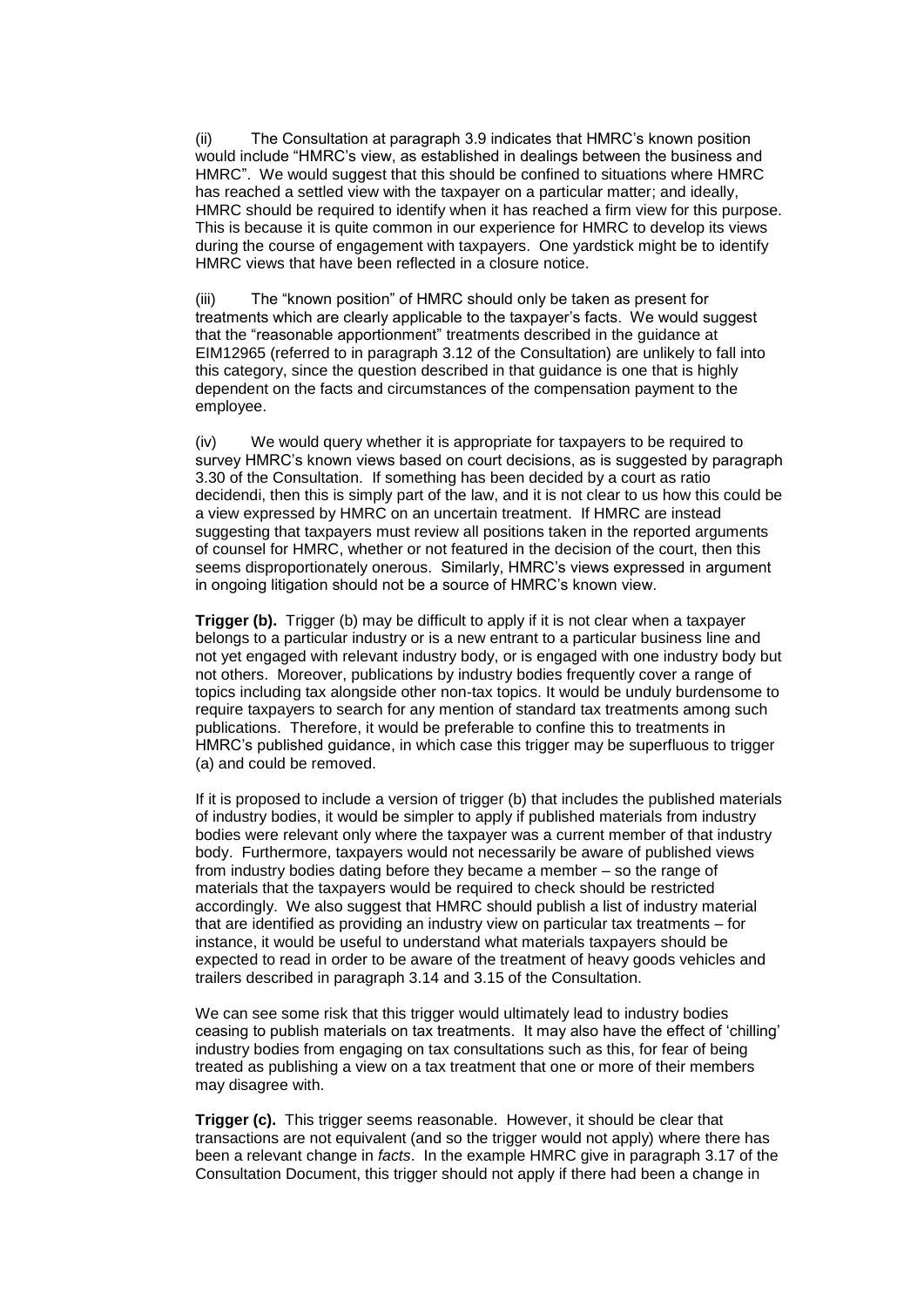the facts relevant to the legal analysis. For example, if the business genuinely changes the character of the supplies it makes (e.g. through differences in the marketing, delivery, or pricing of the supplies concerned), it would be entirely appropriate to revisit the VAT analysis afresh in that circumstance and the trigger should not be engaged.

We also recommend that this trigger should be confined to treatments the taxpayer has adopted in transactions of material size or frequency in the last 4 years; it is unreasonable to expect taxpayers would have institutional knowledge that dates back a long time or that covers small transactions that the tax function or its advisors would not reasonably be aware of. The trigger should also be confined to previous positions taken by the particular company; it would be difficult to monitor previous positions taken by different companies in a group, particularly if companies change hands through M&A.

**Trigger (d).** This trigger is the most uncertain and burdensome of all, and should be removed. Failing that, it should be clarified in what circumstances a treatment "*cannot reasonably be regarded as certain*", and what counts as "*novel*".

Firstly, we think it will be hard to establish when something is 'novel'. Is this based on the perspective of the taxpayer company, the individuals concerned, or the experience of their advisors? Furthermore, we think that genuinely novel products, transactions, or business structures are rare – more often there is a process of incremental change and iteration. Where there are analogous precedent transactions or structures with features that are pertinent to the same tax treatment that is proposed, even when there has been some modifications / iteration, this should not be a case of being 'novel'.

We also think that it is misconceived to say that there are situations, in relation to a product, transaction or structure, where "*there are various ways that it can be treated*". Except where the legislation itself provides an elective treatment, or in transfer pricing type cases where there is an acceptable range, there is generally only ever one correct tax treatment.

In practice, we also find that large businesses take extensive professional advice on tax treatments for new products, transactions, or business structures. Where professional advice has been sought, and a reasonably confident view of the correct tax treatment given by the advisor, the taxpayer should not need to report the transaction simply because it is in some way 'novel'. In such a case, faced with a clear recommendation from the advisor of the correct treatment, this should not be treated as a situation in which "*there are various ways that it can be treated*" or which "*cannot reasonably be regarded as certain*".

We find it difficult to understand what is "novel" about the example given at paragraph 3.20 of the Consultation Document. (It also seems to us that this example is one concerning 'avoidance' rather than the 'legal interpretation' tax gap.) While the example at 3.21 is better, as it is clear that the food is new (and this is not a case of avoidance), the food example illustrates how onerous this trigger could be if cases of incremental change cannot be excluded where analogies with prior experience enable a sensible view to be taken.

**Trigger (e).** We believe that this trigger may require some refinement and/or clarification in order to ensure that it can be applied with sufficient certainty to produce meaningful notifications (and without imposing an excessive compliance burden). In particular, we understand that due to the way large businesses often construct their accounting provisions for corporation tax risks on an aggregated basis, simply requiring disclosure of all treatments covered by a provision is likely to result in a vast amount of disclosures for matters which are not (viewed individually) particularly uncertain.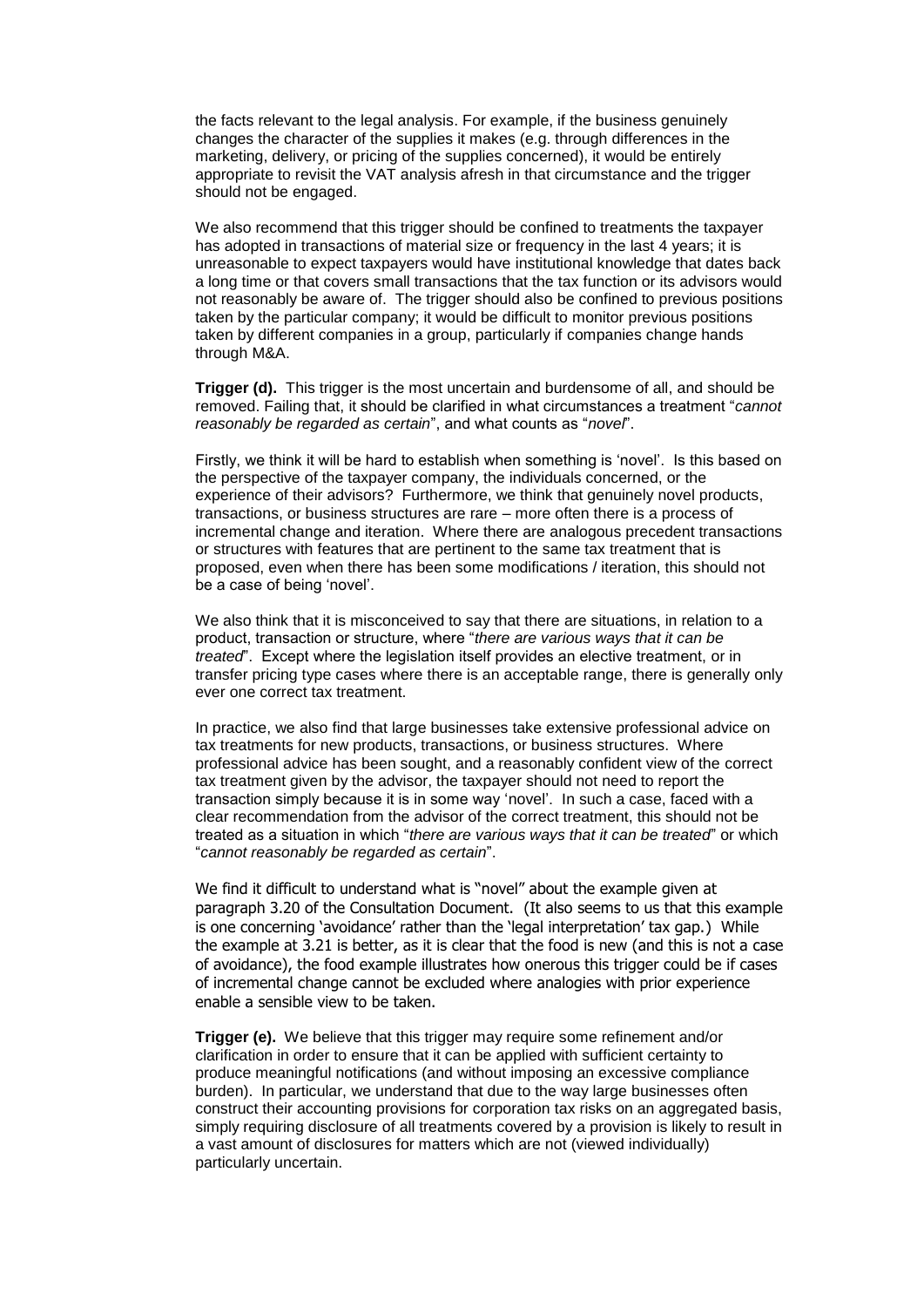We understand that it is common for large businesses to recognise provisions for corporation tax based on an aggregated approach, i.e. by reference to a "*group of uncertain tax treatments considered together*" as described in paragraph 7 of IFRIC 23. This may lead to recognition of a single provision in respect of a large number of transactions (not necessarily involving a single or common technical issues), where there is (on an aggregated basis) some small level of uncertainty, and a commensurately low provision (relative to the theoretical tax at stake). Such a provision may cover transfer pricing issues alongside other issues. Viewed individually, each particular treatment may not be materially uncertain; but in line with paragraph 11 of IFRIC 23, the taxpayer may nonetheless recognise a provision based on an assessment that "*it is not probable that the taxation authority will accept an uncertain tax treatment*" – meaning only, in the aggregated context, that it is not probable that the aggregated positions will be accepted *in full*.

The Consultation refers to a provision being recognised "*to reflect the probability that a different tax treatment will be applied to the transaction*". In order to capture that scenario, and in light of the points made above, the trigger would be best formulated by focusing on situations where an *individual* matter has been identified (through the taxpayer's existing provisioning processes) where applying the test in paragraph 11 of IFRIC 23 to that individual matter, "*the entity concludes it is not probable that the taxation authority will accept an uncertain tax treatment*" and, applying either one of the methods in paragraph 11(a) or (b) (the most likely amount or the probability weighted expected value), a provision of more than 50% of the tax at stake is applied.

**Trigger (f).** This trigger should be removed on the basis that it is too uncertain, and seems misdirected towards 'avoidance' rather than the 'legal interpretation' tax gap.

Tax laws generally do not operate by reference to concepts such as "economic outcome", on the basis that these are too subjective and uncertain; and for the same reason we do not think there should be a reporting trigger by reference to such a concept. Were this trigger included, we think that it would require notification of a large number of cases in particular in areas of the tax code (like the Part 9A Corporation Tax Act 2009 dividend exemptions, or capital allowances) that involve a divergence of taxation from accounting / economics, wherever there was a complex situation not covered explicitly by HMRC's quidance.

The framing of this test also seems inappropriately directed at 'avoidance' cases, which are out of scope of this measure.

Perhaps the main example where such concepts have been employed previously are as one of the statutory hallmarks of "abusive" avoidance as part of the GAAR in section 207(4) Finance Act 2013 (and in similar fashion as part of the hallmarks of loan relationships avoidance for the TAAR in section 455D(1)(a) and (b) Corporation Tax Act 2009). Whilst we would not hold these up as model legislation, in each case the tests are focused on identifying avoidance, use the concept in an indicative rather than determinative way, and are subject to the important qualifier that the result must be contrary to the intentions of parliament. In the case of the GAAR, the tests are also supplemented with the extensive guidance and examples to assist an exercise of judgment. We do not think it is viable to present a similar test without a filter based on the intentions of parliament, as there are so many ways in which tax treatments can diverge from accounting and economics, and there may not be a readily available source to confirm HMRC are "known to accept" any particular application of such rules. This rather serves to illustrate that this trigger is more targeted at 'avoidance' than 'legal interpretation' issues and should be removed on that basis.

**Trigger (g).** We welcome HMRC's recognition that reporting requirements, including the triggers, must not infringe on the right to legal privilege. However, we would nonetheless strongly discourage the adopting of this trigger as a whole, on the basis that it places taxpayers who seek advice in a worse position than those that do not.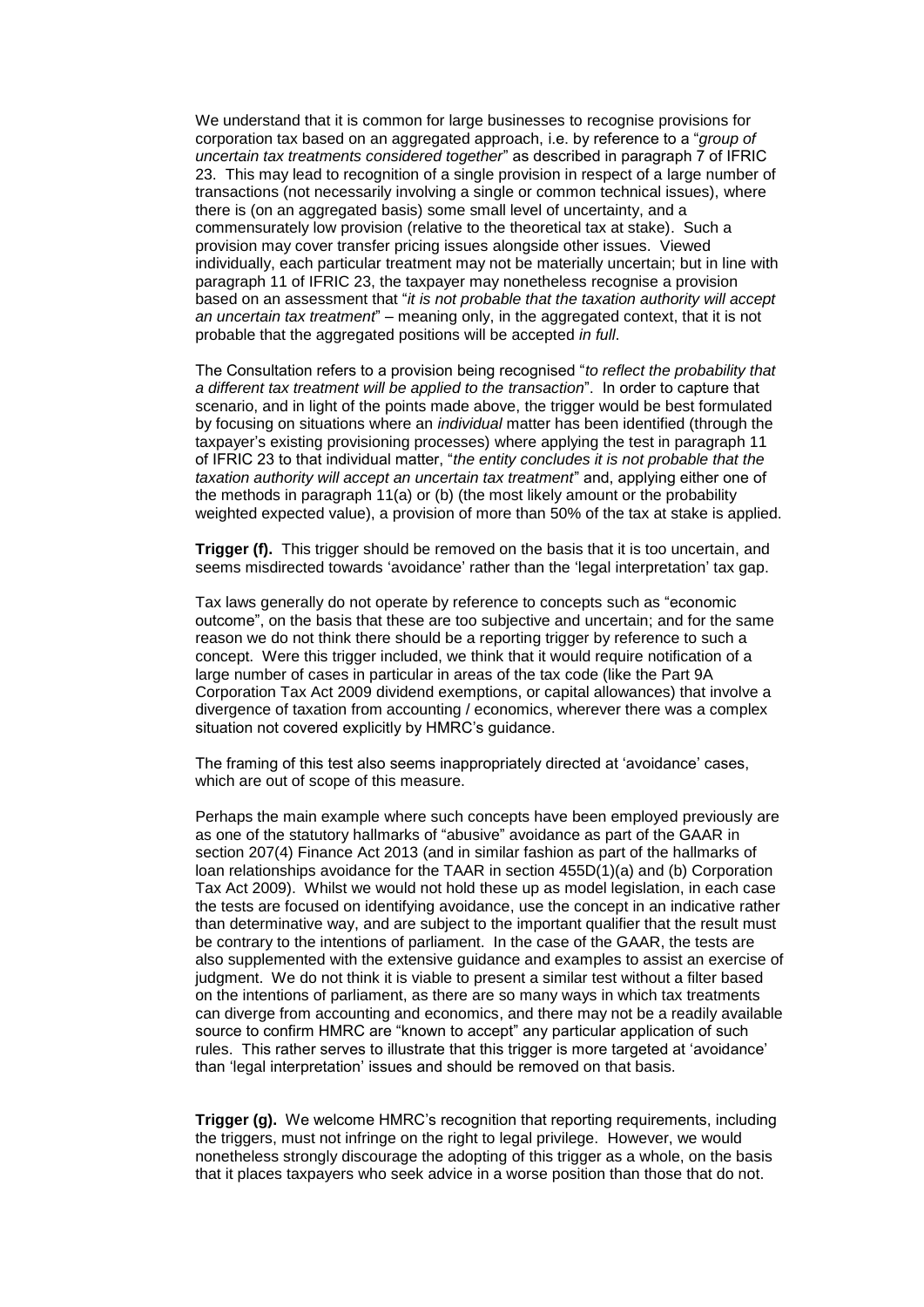In doing so it may disincentivise taxpayers from seeking formal advice and, as a general principle, taxpayers should be encouraged to seek advice on tax law (whether that is privileged advice from lawyers or non-privileged advice from accountants and other tax advisers).

Additionally, this measure would deepen the distinction that prevails currently favouring advice from lawyers over tax accountants, in a manner which does not carry justification. In the split judgment of the Supreme Court in *Prudential plc* [2013] 2 A.C. 185, even the majority finding in favour of maintaining the distinction between tax advice from lawyers and tax accountants found the distinction illogical. Lord Neuberger, in the majority, commented: "*There is no doubt that the justification for*  LAP is as valid in the modern world as it was when it was first developed by the *courts. However, its restriction to advice from members of the legal profession, while it can fairly be said to be illogical in the modern world, is explicable by reference to history*." However, the court felt unable to change the current scope of LAP, because to do so would be a substantial change that deserved to be made by Parliament. We would say that, as Parliament considers this new proposal, it would be unwise to create new measures which deepen this "illogical" distinction.

 As to the drafting, it is not clear to us what HMRC is suggesting with the two versions of this trigger. In particular, what is caught by the first trigger that is not caught by the second? Where there is conflicting advice, necessarily one set of advice is not being followed.

Is HMRC suggesting that the first category would capture a situation where a matter is the subject of privileged professional advice, and then subsequent non-privileged advice gives a different recommendation, and the latter is followed? To require reporting in this situation would be a clear breach of legal privilege.

Further, in relation to the first category of conflicting advice, we do not think this situation is a reliable indication of matters which should be reportable. It is often the case that an initial high-level review may be conducted, but a second opinion sought on a more detailed and authoritative basis. If subsequent advice is more detailed than the initial advice, or shows that the initial advice was clearly mistaken, then we do not feel this situation is a matter of uncertainty worthy of being reported.

### **6. Can you suggest ways to make them more objective and certain?**

See answers to Question 5.

### **7. Do you think any of the triggers will not capture the uncertain treatments they are intended to identify?**

See answers to Question 5.

## **8. Are there additional triggers that would identify uncertain tax treatments that would not be identified by these triggers?**

See answers to Question 5. We think a sub-set of the triggers here would be sufficient.

### **9. Which of these triggers do you consider should apply in respect of transfer pricing uncertainties (refer paragraph 2.31), and why?**

There should be an exemption for transfer pricing uncertainties that applies to all triggers. The difficulties with reporting transfer pricing positions apply equally in all cases.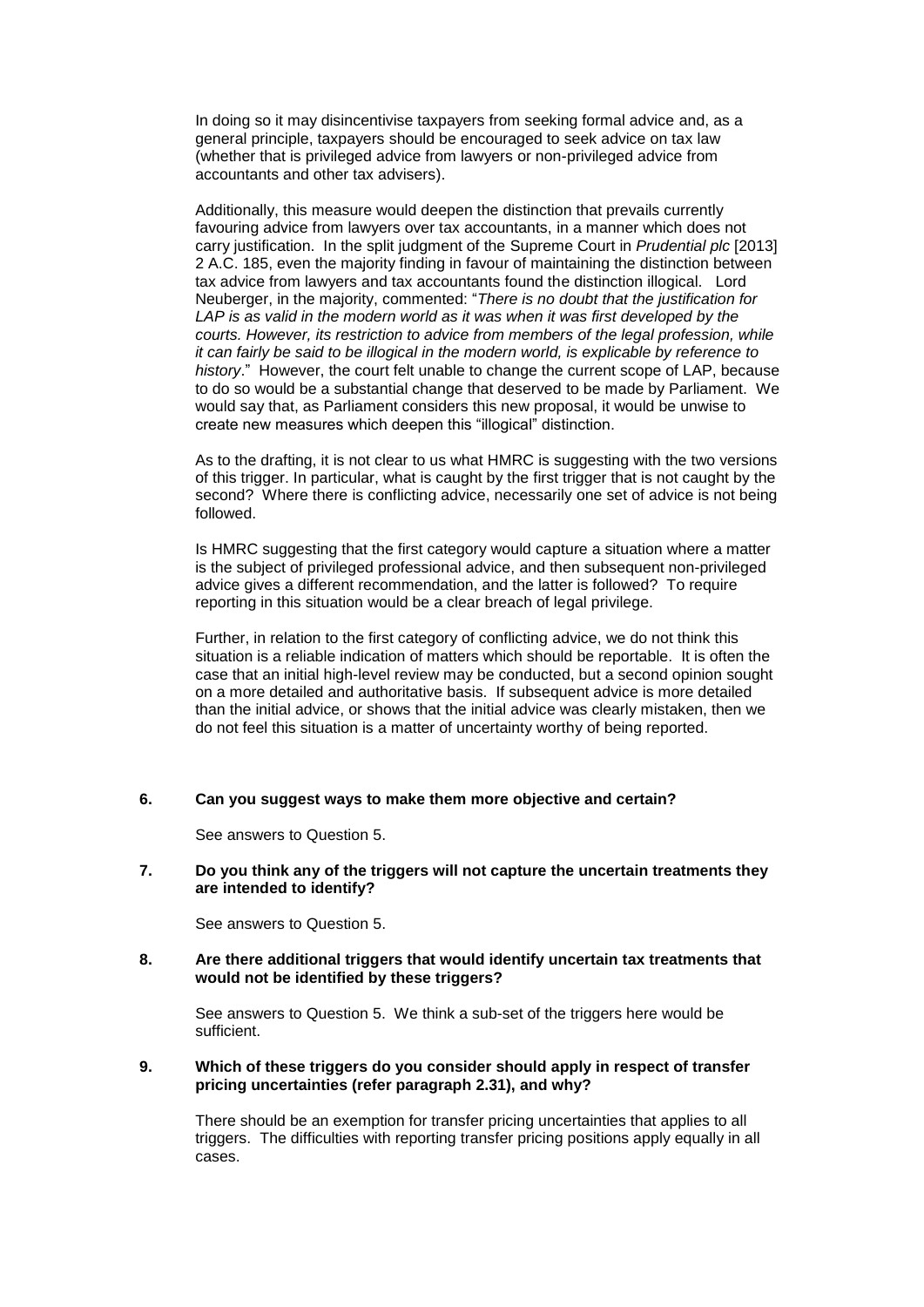# **10. Do you agree with the threshold of £5m for both direct and indirect taxes?**

The proposed £5m threshold seems reasonable for direct and indirect taxes.

#### **11. Considering the concerns outlined about a materiality threshold, do you have further points to support one?**

Given the wide ambit of the triggers, and the amount of additional work that would be required to test if some of them are met, it seems clear that some level of materiality threshold is essential for this proposal to be proportionate. However, if the triggers were narrowed substantially, then a materiality threshold may not be needed.

# **12. Do you agree with the proposed rules to calculate the threshold?**

The method for calculating the threshold seems reasonable.

#### **13. If you do not agree with the proposed rules to calculate the threshold, can you suggest an alternative calculation?**

No comment.

# **14. Do you think requiring notification for each tax within scope will be easier to comply with than a single notification?**

The proposal to file these uncertainties with each of the relevant returns is preferred.

# **15. Do you agree with the notification being required when the return is due?**

Yes.

# **16. Do you agree, for non-annual returns, with the notification being required when the last return for a financial year is due to be filed?**

Yes.

### **17. Do you agree that tax neutral inter-entity transactions should be excluded?**

It is not clear to us what exactly this question is about.

We think that reporting should be as streamlined as possible with existing returns. Therefore, the proposal for possible group returns makes sense, for example for VAT cases where the group would typically report for VAT on a group basis.

Intra-group transactions which are not treated as supplies for VAT purposes, or which benefit from tax neutral treatments under direct tax rules, may be considered lower risk, and you could consider an exemption from reporting around these areas. However, if an exemption of this kind is required, then that seems to indicate that the triggers are too broad in the first place. It should not be a surprise or viewed as 'uncertain' that certain tax neutral intra-group treatments can result in divergences of tax results from economics or accounting.

#### **18. Do you agree that the information required in a notification should be covered in guidance?**

The proposed information required in items (1), (2), (4) and (5) seem appropriate. But some guidance or examples could be useful.

Item (3) could be clarified – it is not clear what is meant by "periods affected by the uncertainty". For a notification as part of a CT return for an accounting period, which is subject to an uncertain treatment, would the taxpayer need to add anything for this